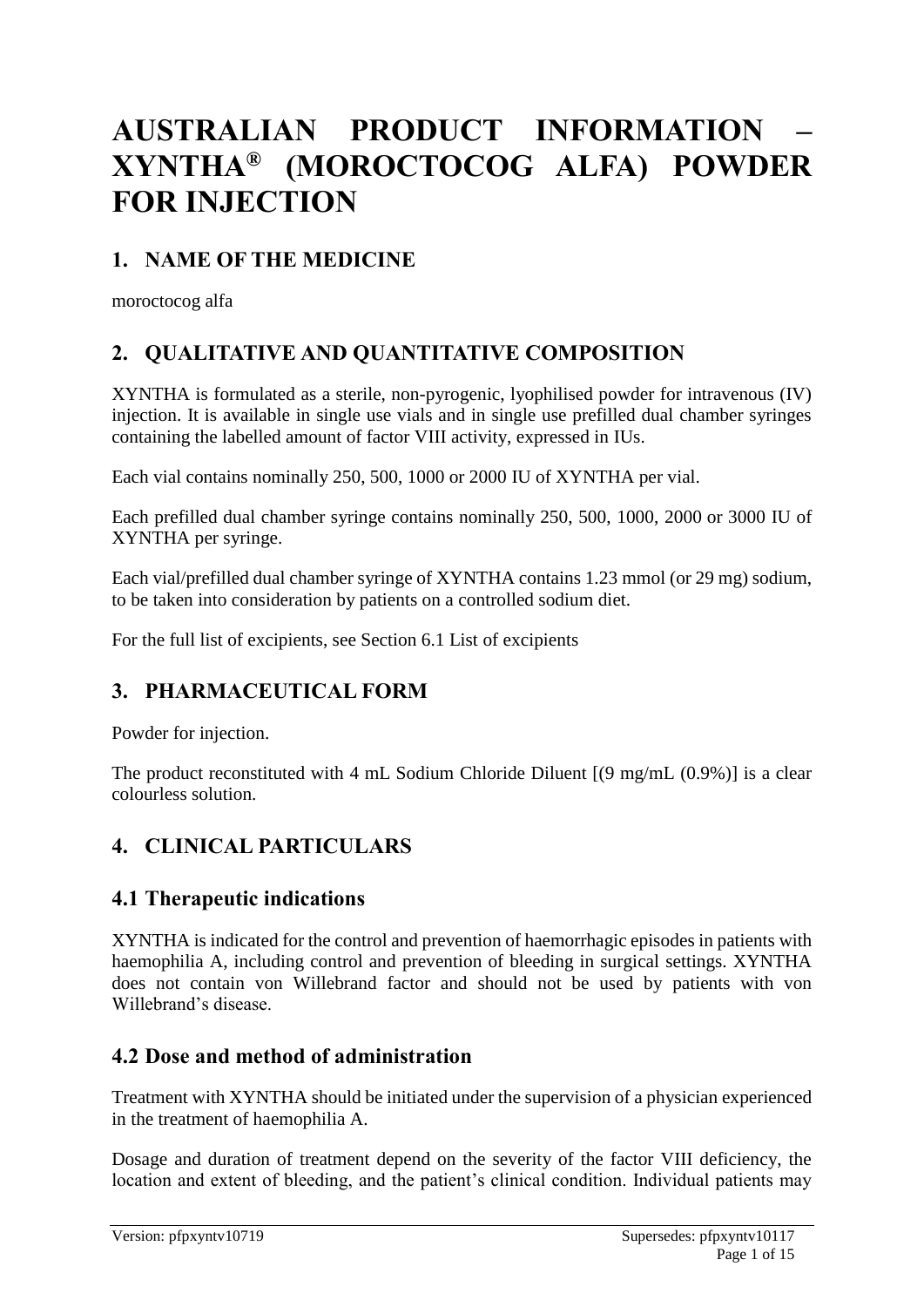vary in their response to factor VIII, achieving different levels of recovery and demonstrating different half-lives. Doses administered should be titrated to the patient's clinical response. In the presence of an inhibitor, higher doses or appropriate specific treatment may be required. Dosage adjustment for patients with renal or hepatic impairment has not been studied in clinical trials.

XYNTHA is appropriate for use in both adults and children.

The number of units of factor VIII administered is expressed in IU, which is related to the current WHO international standard for factor VIII activity. Factor VIII activity in plasma is expressed either as a percentage (relative to normal human plasma) or in IUs (relative to an International Standard for factor VIII in plasma).

One IU of factor VIII activity corresponds approximately to the quantity of factor VIII activity in one mL of normal human plasma. The calculation of the required dosage of factor VIII is based upon the empirical finding that on average 1 IU of factor VIII per kg body weight raises the plasma factor VIII activity by approximately 2 IU/dL. The required dosage is determined using the following formula:

Required units (IU) = body weight (kg) x desired factor VIII rise (%) x 0.5 IU/kg

The example for a 20 kg child requiring 100 IU (or 100%) replacement would be:

20 (kg) x 100 (%) x 0.5 (IU/kg) = 1000 IU required units.

### **Plasma factor VIII activity monitoring**

The labelled potency of XYNTHA is based on the European Pharmacopoeia chromogenic substrate assay in which the Wyeth manufacturing potency standard has been calibrated using a one-stage clotting assay. With XYNTHA clinical monitoring using the chromogenic assay typically yields results that are as much as 100% higher than the results obtained with the onestage clotting assay.

Clinical data support the use of the one-stage clotting assay for monitoring XYNTHA therapy.

When monitoring patients' factor VIII activity levels during treatment with XYNTHA, the onestage clotting assay should be used. Most patients in clinical trials were monitored with the one-stage clotting assay. It is necessary to adhere to the incubation/activation times and other test conditions as specified by the assay manufacturers.

Precise monitoring of the replacement therapy by means of coagulation analysis (plasma factor VIII activity) is recommended, particularly for surgical intervention.

When switching between products it is important to individually titrate each patient's dose in order to ensure an adequate therapeutic response (see Section 4.4 Special warnings and precautions for use).

### **Dosing for bleeding and surgery**

In the case of the following haemorrhagic events, the factor VIII activity should not fall below the given plasma levels (in % of normal or in IU/dL) in the corresponding period.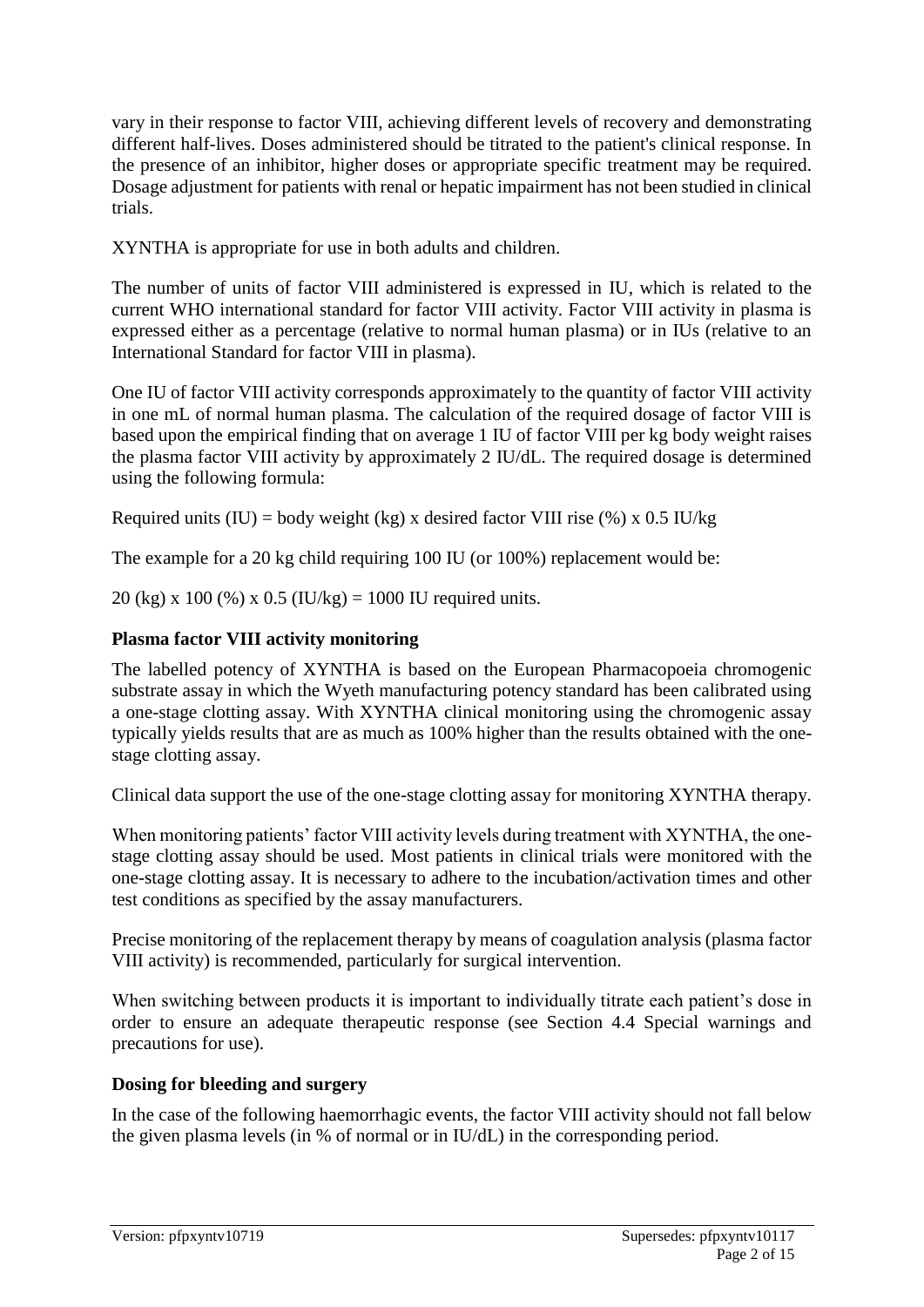*Type of Haemorrhage Factor VIII Level* 

| <b>Minor</b>                                                                                                                             |          |                                                                                                                                                                                                     |  |  |  |
|------------------------------------------------------------------------------------------------------------------------------------------|----------|-----------------------------------------------------------------------------------------------------------------------------------------------------------------------------------------------------|--|--|--|
| Early haemarthrosis,<br>superficial muscle or soft<br>tissue and oral bleeds                                                             | 20-40    | Repeat every 12 to 24 hours as necessary until resolved. At<br>least 1 day, depending upon the severity of the<br>haemorrhage.                                                                      |  |  |  |
| <b>Moderate</b>                                                                                                                          |          |                                                                                                                                                                                                     |  |  |  |
| Haemorrhages into muscles.<br>Mild head trauma. Minor<br>operations including tooth<br>extraction. Haemorrhages<br>into the oral cavity. | $30-60$  | Repeat infusion every 12-24 hours for 3-4 days or until<br>adequate wound healing.<br>For tooth extraction a single infusion plus oral<br>antifibrinolytic therapy within 1 hour may be sufficient. |  |  |  |
| <b>Major</b>                                                                                                                             |          |                                                                                                                                                                                                     |  |  |  |
| Gastrointestinal bleeding.                                                                                                               | $60-100$ | Repeat infusion every 8-24 hours until threat is resolved or                                                                                                                                        |  |  |  |
| Intracranial, intra abdominal<br>or intrathoracic<br>haemorrhages. Fractures.<br>Major operations.                                       |          | in the case of surgery until adequate wound healing; then<br>therapy for at least another 7 days.                                                                                                   |  |  |  |

#### **Dosage for prophylaxis**

For routine prophylaxis to prevent, or reduce the frequency of spontaneous musculoskeletal haemorrhage in patients with haemophilia A, doses of 10 to 50 IU of factor VIII per kg body weight should be given at least twice a week. XYNTHA has been administered prophylactically in a pivotal clinical trial in adolescent and adult previously treated patients at a dose of  $30 \pm 5$  IU/kg given 3 times weekly. XYNTHA manufactured by the previous process has been evaluated in a prophylactic setting in paediatric patients. In some cases, especially paediatric patients, shorter dosage intervals or higher doses may be necessary.

#### **Inhibitors**

Patients using factor VIII replacement therapy should be monitored for the development of factor VIII inhibitors. In patients with inhibitors (especially high level inhibitors, above 5 Bethesda Units, BUs), factor VIII therapy may not be effective and other therapeutic options should be considered. If expected factor VIII activity plasma levels are not attained, or if bleeding is not controlled with an appropriate dose, testing should be performed to determine if a factor VIII inhibitor is present. Management of such patients should be directed by physicians with experience in the care of patients with haemophilia (see Section 4.4 Special warnings and precautions for use).

#### **Instructions for use**

XYNTHA is for single use in one patient only. Discard any residue. Treatment with XYNTHA should be initiated under the supervision of a physician experienced in the treatment of haemophilia A. Patients should follow the specific reconstitution and administration procedures provided by their physicians and the *Instructions for Preparing and Giving an Injection of XYNTHA* supplied with the product.

XYNTHA is administered by intravenous (IV) infusion after reconstitution of the lyophilised powder for injection with the supplied diluent (9 mg/mL (0.9%) sodium chloride solution 4 mL). XYNTHA should be administered using the infusion set provided in the kit.

The reconstituted solution should be used immediately or within 3 hours.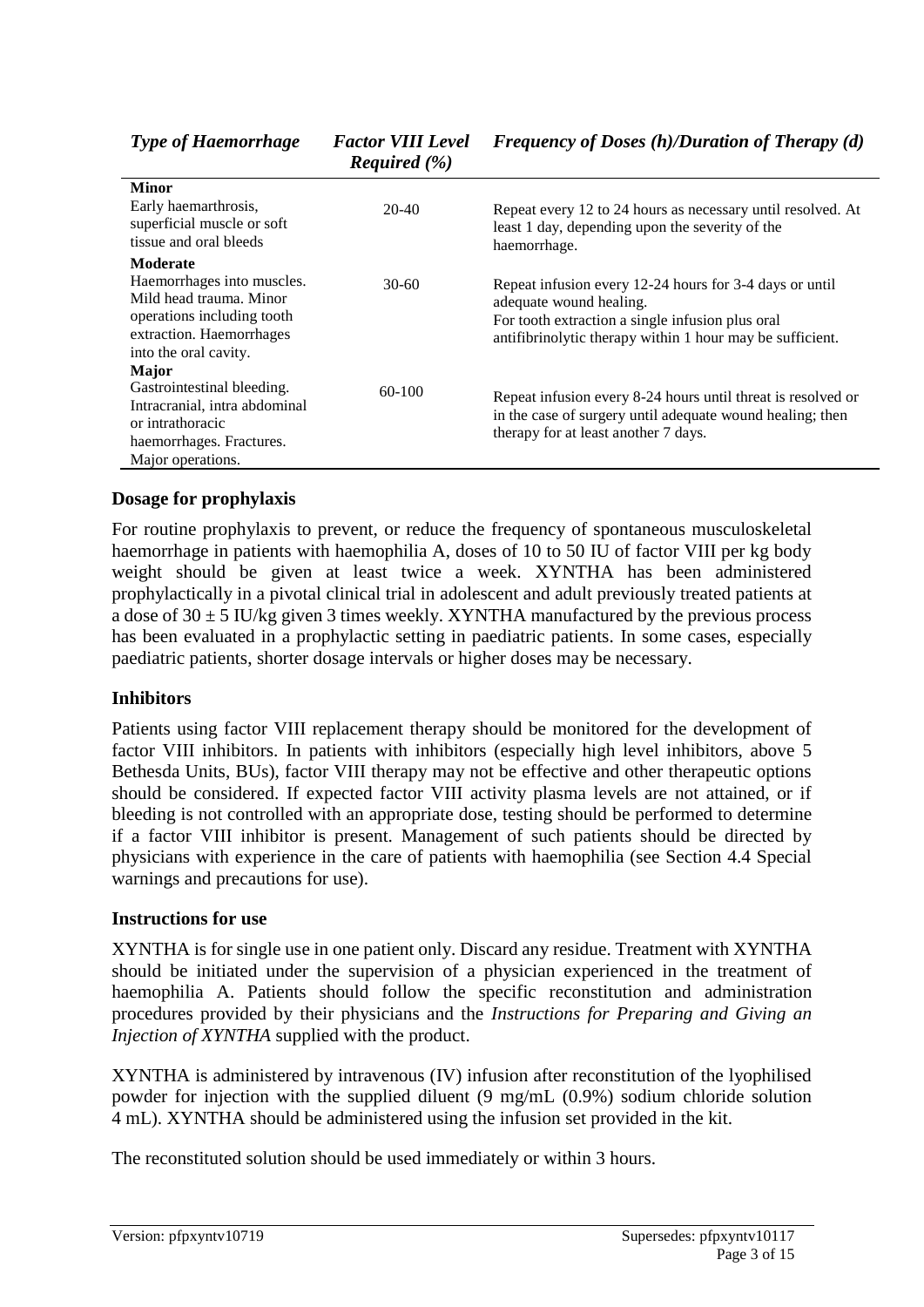XYNTHA should be injected intravenously over several minutes. The rate of administration should be determined by the patient's comfort level.

#### **Reconstitution**

Always wash your hands before performing the reconstitution and administration procedures. Aseptic technique should be used during the reconstitution procedure.

For the vial presentation, the lyophilised powder in the vial must be reconstituted with the solvent [sodium chloride 9 mg/ml (0.9%) solution] in the diluent syringe. The vial with the diluent syringe attached should be gently rotated until all of the powder is dissolved.

For the prefilled dual chamber syringes, the lyophilised powder in the top chamber of the syringe must be reconstituted with the solvent [sodium chloride 9 mg/ml (0.9%) solution] in the bottom chamber of the syringe. The syringe should be gently rotated until all of the powder is dissolved.

Refer to the *Instructions for Preparing and Giving an Injection of Xyntha* supplied with the product for reconstitution and administration procedures.

Note: If more than one vial/prefilled dual chamber syringe of XYNTHA per infusion is used, each vial/prefilled dual chamber syringe should be reconstituted as per the instructions. For the vial presentation, the diluent syringe should be removed, leaving the vial adapter in place, and a separate larger luer lock syringe may be used to draw back the reconstituted contents of each individual vial. Do not detach the diluent syringes or the large luer lock syringe until you are ready to attach the large luer lock syringe to the next vial adaptor. For the prefilled dual chamber syringes, a separate 10 mL or larger luer lock syringe (not included in the kit) may be used to draw back the reconstituted contents of each individual syringe.

The reconstituted solution should be used as soon as possible after reconstitution. If storage after reconstitution is necessary, hold at 2°C to 8°C and use within 3 hours.

XYNTHA, when reconstituted, contains polysorbate 80, which is known to increase the rate of di-(2-ethylhexyl) phthalate (DEHP) extraction from polyvinylchloride (PVC). This should be considered during preparation and administration of XYNTHA, including storage time elapsed in a PVC container following reconstitution. It is important that the recommendations in Section 4.2 Dose and method of administration be followed closely.

#### **Method of administration (Intravenous Injection)**

XYNTHA should be administered using the infusion set provided in the kit. The protective blue vented cap on the prefilled dual chamber syringe must be removed before attaching it to the infusion set.

- 1. Attach the syringe to the luer end of the infusion set.
- 2. Apply a tourniquet and prepare the injection site by wiping the skin well with an alcohol swab provided in the kit.
- 3. Insert the needle on the infusion set tubing into the vein and remove the tourniquet.
- 4. The reconstituted XYNTHA should be injected intravenously over several minutes. The rate of administration should be determined by the patient's comfort level.
- 5. After completion of XYNTHA treatment remove the infusion set and discard appropriately.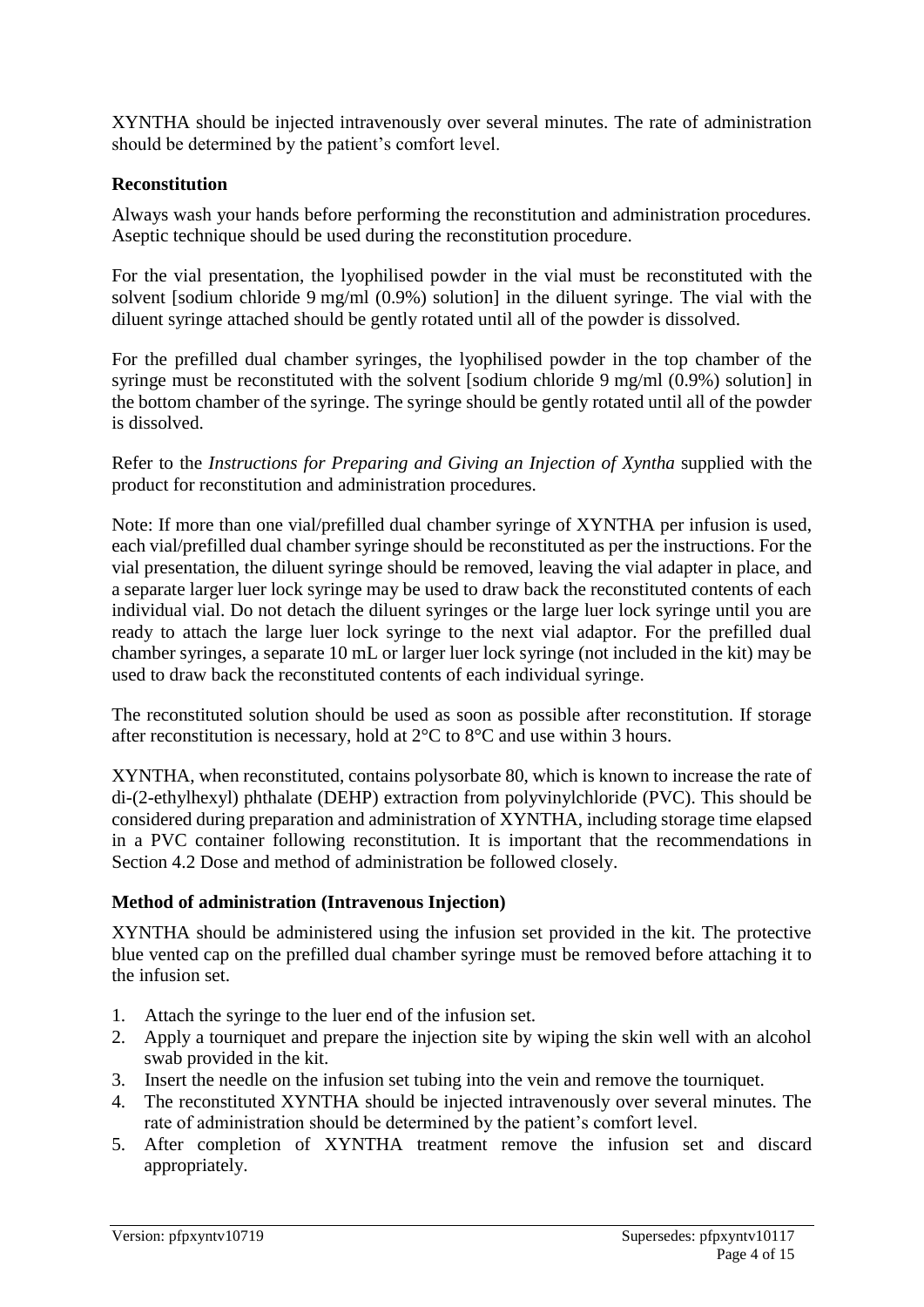### **4.3 Contraindications**

XYNTHA has not been studied in patients with a known history of hypersensitivity to hamster proteins. XYNTHA is contraindicated in patients with a known history of hypersensitivity to any of the constituents of the preparation and in patients with a known history of hypersensitivity to hamster proteins.

### **4.4 Special warnings and precautions for use**

Use with caution in the following circumstances:

#### **Activity-neutralising antibodies (inhibitors)**

Activity neutralising antibodies (inhibitors) may develop in patients receiving coagulation factor VIII-containing products. As with all coagulation factor VIII products, patients should be monitored for the development of inhibitors that should be titrated in Bethesda Units (BU) using appropriate biological testing. If plasma factor VIII levels fail to reach expected levels, or if bleeding is not controlled after adequate dosage, appropriate laboratory tests to detect the presence of inhibitor should be performed (see Section 4.2 Dose and method of administration).

These inhibitors are usually IgG immunoglobulins directed against the factor VIII procoagulant activity, which are quantified in BU using the Bethesda assay. The risk of developing inhibitors is correlated to the exposure to anti-haemophilic factor VIII, this risk being highest within the first 20 exposure days. Rarely, inhibitors may develop after the first 100 exposure days.

Inhibitors are common in previously untreated patients and have been observed in previously treated patients on factor VIII products (see Section 4.2 Dose and method of administration).

#### **Less than expected therapeutic effect**

Reports of less than expected therapeutic effect (without inhibitor development), both in the prophylaxis and on demand setting, have been received during clinical trials and in the postmarketing setting for XYNTHA. The reported less than expected therapeutic effect has been described as bleeding into target joints, bleeding into new joints or a subjective feeling by the patient of new onset bleeding

In a pivotal clinical trial, the incidence of less than expected therapeutic effect occurred at a rate of 0.4% (25/6404 prophylactic infusions) when XYNTHA was administered for prophylaxis and 0.5% (1/187 episodes) when administered for on-demand treatment.

When prescribing XYNTHA, it is important to individually titrate and monitor each patient's factor level in order to ensure an adequate therapeutic response (see Section 4.8 Adverse effects (undesirable effects) and Section 4.2 Dose and method of administration).

It is recommended that, whenever possible, every time XYNTHA is administered to patients, that the name and batch number of the product are documented. The peel-off label found on the vial/prefilled dual chamber syringe may be affixed in diaries to document the batch number or for reporting any side effects.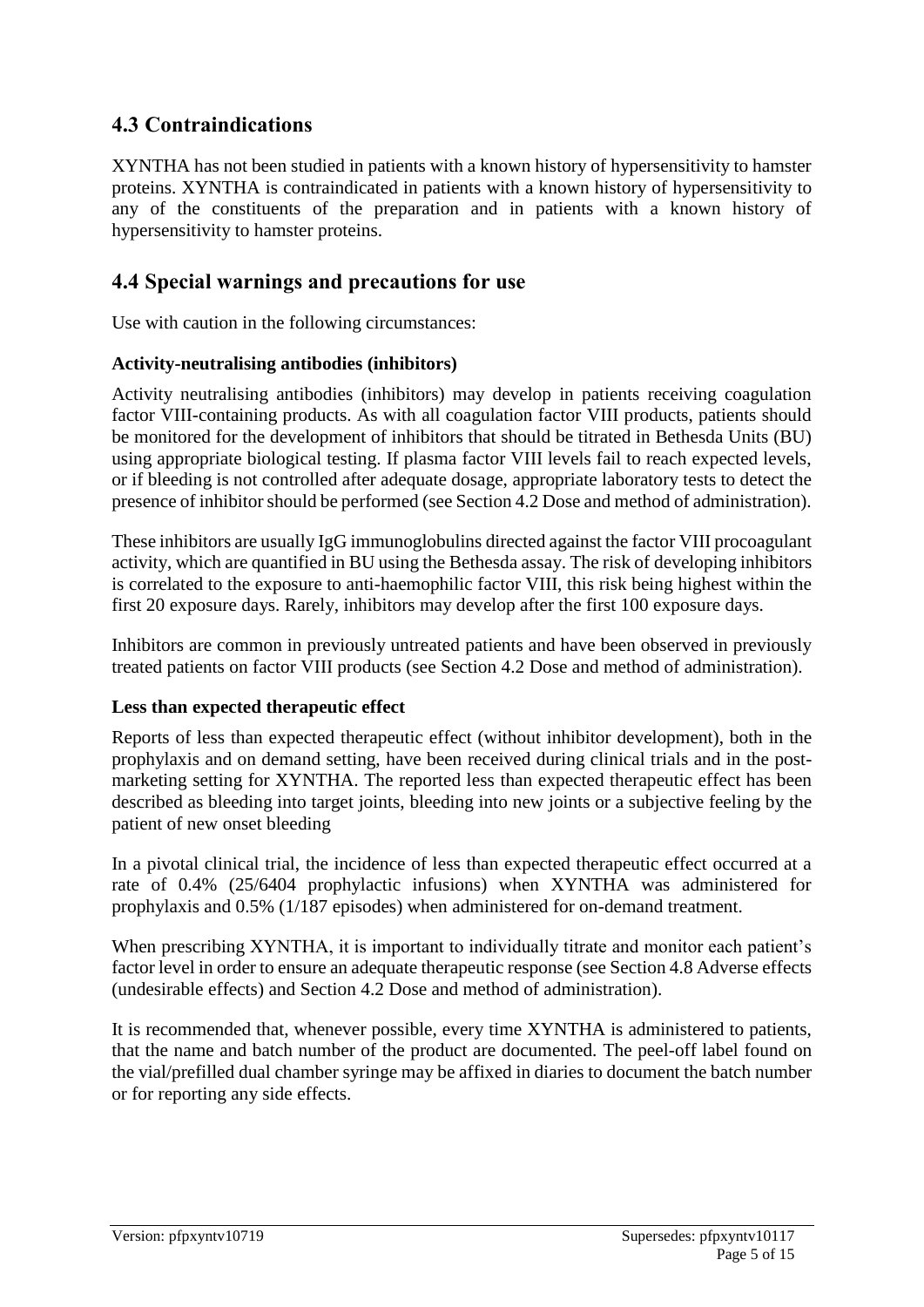#### **Hypersensitivity**

As with any intravenous protein product, allergic type hypersensitivity reactions are possible. Patients should be informed of the early signs of hypersensitivity reactions including hives, generalised urticaria, tightness of the chest, wheezing, hypotension, and anaphylaxis (see Section 4.8 Adverse effects (undesirable effects)).

If allergic or anaphylactic reactions occur, administration of XYNTHA should be stopped immediately, and appropriate medical management should be given, which may include treatment for shock. Patients should be advised to discontinue the use of the product and contact their physician and/or seek immediate emergency care, depending on the type or severity of the reaction, if any of these symptoms occur. Patients experiencing allergic reactions should be evaluated for the presence of inhibitor.

As XYNTHA contains trace amounts of hamster protein (maximum of 30 ng/1000 IU), the remote possibility exists that patients treated with this product may develop hypersensitivity to this non-human mammalian protein.

#### **Interchangeability with other factor VIII products**

Due to differences in methods used by different manufacturers to assign potency of FVIII products, there is the potential for differences in protein content per IU when switching between products. Therefore when switching between products, consideration should be given to monitoring factor VIII replacement therapy by means of coagulation analysis (plasma factor VIII activity). Individual patients should also be monitored for their clinical responses with their respective factor VIII dosing titrated accordingly.

#### **Usage while travelling**

Based on their current regimen, individuals with haemophilia using XYNTHA should be advised to bring an adequate supply of XYNTHA for anticipated treatment when travelling. Patients should be advised to consult with their healthcare professional prior to travel.

#### **Use in the elderly**

No data available.

#### **Paediatric use**

XYNTHA is appropriate for use in adults and children of all ages, including newborns. In infants and children, shorter dosage intervals or higher doses may be necessary.

Safety of XYNTHA was studied in previously treated children and adolescents (n=18, age 12- 16) in a pivotal study. Adverse event data from patients who were  $\leq 16$  years of age were compared with data from those >16 years of age. Eighteen (18) patients were  $\leq 16$  years of age and 76 were > 16 years of age. Extent of exposure was similar for patients in two of the groups. Treatment emergent adverse events were similar in severity and incidence in the two age groups. The safety and efficacy of XYNTHA has not been studied in subjects under the age of 12 years. There are no clinical data in previously untreated patients (PUPs) treated with XYNTHA.

XYNTHA may be used in the same manner as predecessor product ReFacto, because it is biochemically comparable to predecessor product ReFacto and has demonstrated similar pharmacokinetic characteristics with predecessor product ReFacto. Safety and efficacy of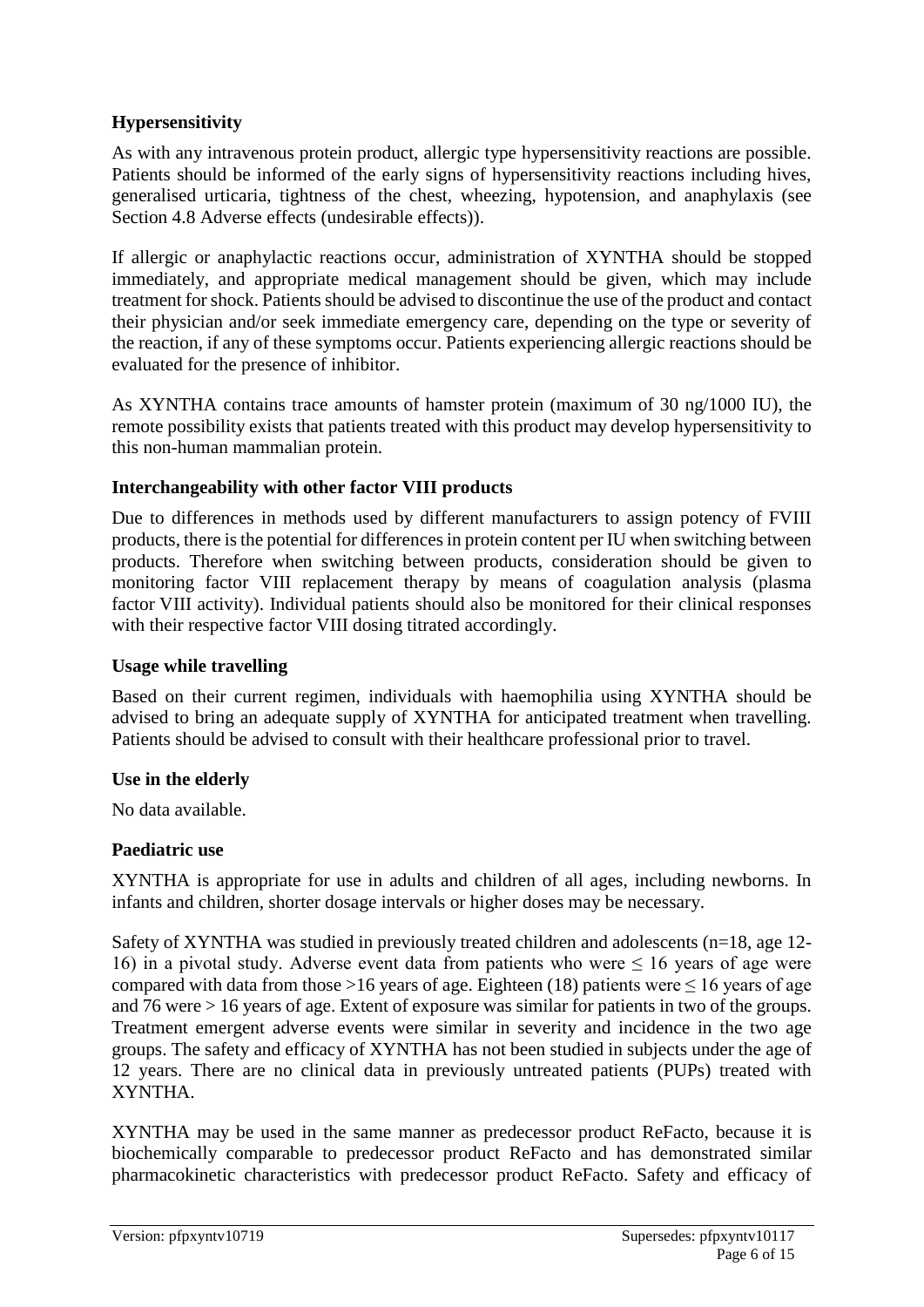predecessor product ReFacto has been studied both in previously treated children and adolescents ( $n = 31$ , ages 5-18) and in previously untreated neonates infants, and children (n-10, ages <1-52 months).

#### **Effects on laboratory tests**

No data available.

# **4.5 Interactions with other medicines and other forms of interactions**

No formal drug interaction studies have been conducted with XYNTHA. No interactions of recombinant coagulation factor VIII products with other medicinal products are known.

# **4.6 Fertility, pregnancy and lactation**

### **Effects on fertility**

No studies have investigated the effect of XYNTHA on fertility.

### **Use in pregnancy – Pregnancy Category B2**

Drugs which have been taken by only a limited number of pregnant women and women of childbearing age, without an increase in the frequency of malformation or other direct or indirect harmful effects on the human fetus having been observed.

Studies in animals are inadequate or may be lacking, but available data show no evidence of an increased occurrence of fetal damage.

Animal reproduction studies have not been conducted with XYNTHA. Based on the rare occurrence of haemophilia A in women, experience regarding the use of factor VIII during pregnancy is not available. It is not known whether factor VIII products can affect reproductive capacity or cause fetal harm when given to pregnant women. Therefore, factor VIII products should be administered to pregnant women only if clearly indicated.

### **Use in lactation**

Animal reproduction studies have not been conducted with XYNTHA. It is not known whether this drug is excreted into human milk. Based on the rare occurrence of haemophilia A in women, experience regarding the use of factor VIII products during breastfeeding is not available. Therefore, XYNTHA should be administered to breastfeeding women only if clearly indicated.

### **4.7 Effects on ability to drive and use machines**

No studies on the effects on the ability to drive and to use machines have been performed. However, there are no indications that XYNTHA may impair the ability to drive or operate machines.

# **4.8 Adverse effects (undesirable effects)**

Adverse effects based on experience from clinical trials with predecessor product ReFacto and XYNTHAare presented below by system organ class and frequency of occurrence per infusion.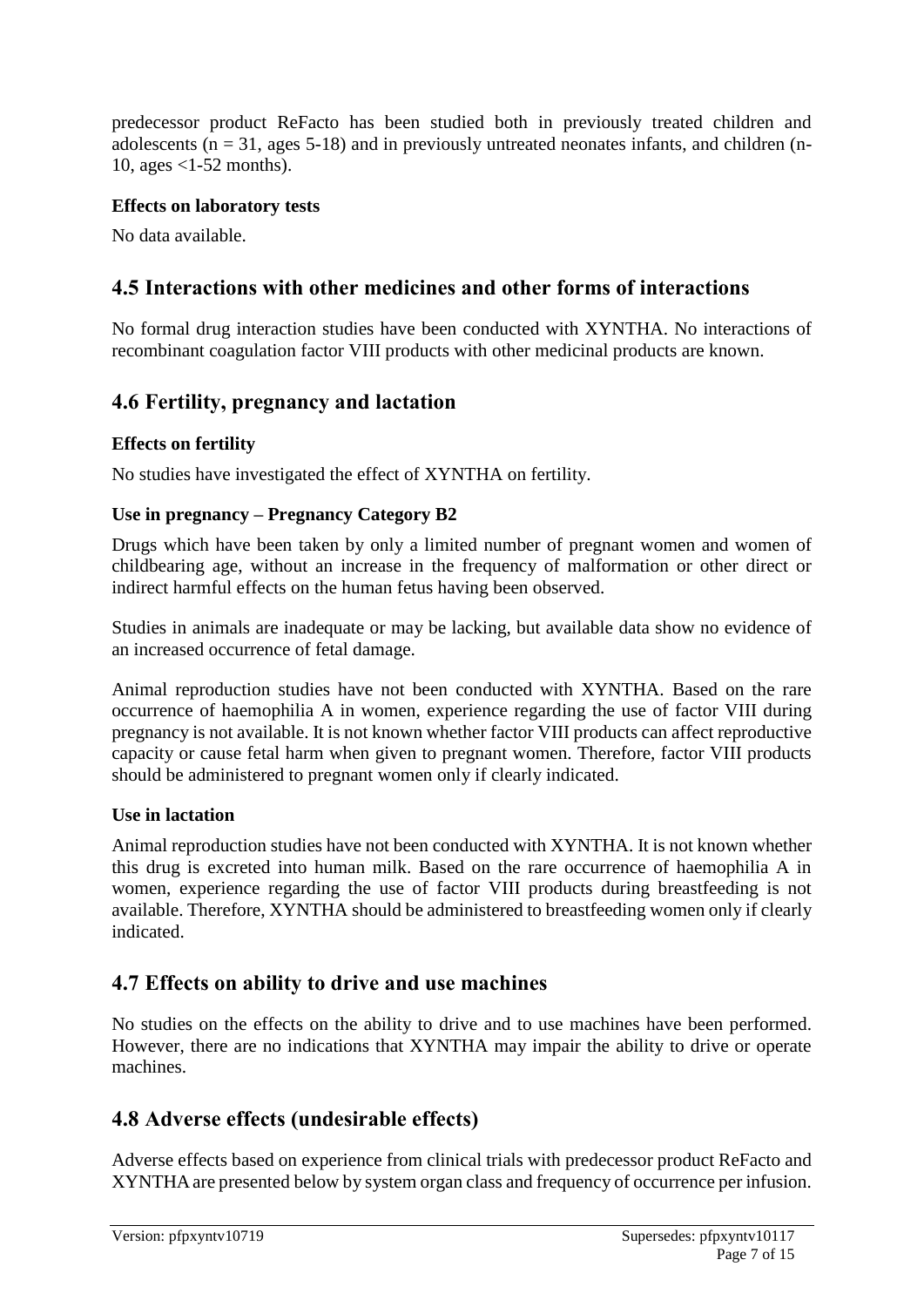Within each frequency grouping, adverse effects are presented in order of decreasing seriousness. These frequencies have been estimated on a per-infusion basis.

| <b>System Organ Class</b>                                                                                                      |                                                                                                                                                                       |  |  |
|--------------------------------------------------------------------------------------------------------------------------------|-----------------------------------------------------------------------------------------------------------------------------------------------------------------------|--|--|
| AE Frequency per infusion                                                                                                      | Adverse Effect(s)                                                                                                                                                     |  |  |
| <b>Immune system disorders</b><br>Very rare $(<0.01\%)$                                                                        | Anaphylactic reaction                                                                                                                                                 |  |  |
| <b>Metabolism and nutrition disorders</b><br>Very rare $(<0.01\%)$                                                             | Anorexia                                                                                                                                                              |  |  |
| <b>Nervous system disorders</b><br>Uncommon ( $\geq$ 0.1% and <1%)<br>Rare ( $\geq 0.01\%$ and <0.1%)<br>Very rare $(<0.01\%)$ | Headache<br><b>Dizziness</b><br>Dysgeusia, neuropathy peripheral <sup>#</sup> , somnolence                                                                            |  |  |
| <b>Vascular disorders</b><br>Rare ( $\geq 0.01\%$ and <0.1%)<br>Very rare $(<0.01\%)$                                          | Haemorrhage, haematoma<br>Hypotension, thrombophlebitis <sup>#</sup> , flushing <sup>#</sup>                                                                          |  |  |
| <b>Cardiac disorders</b><br>Very rare $(<0.01\%)$                                                                              | Angina pectoris, tachycardia, palpitations <sup>#</sup>                                                                                                               |  |  |
| <b>Respiratory, thoracic and mediastinal disorders</b><br>Rare ( $\geq 0.01\%$ and <0.1%)<br>Very rare $(<0.01\%)$             | Cough<br>Dyspnoea                                                                                                                                                     |  |  |
| <b>Gastrointestinal disorders</b><br>Rare ( $\geq 0.01\%$ and <0.1%)                                                           | Diarrhoea, vomiting <sup>#</sup> , abdominal pain, nausea                                                                                                             |  |  |
| <b>Skin and subcutaneous tissue disorders</b><br>Rare ( $\geq 0.01\%$ and <0.1%)<br>Very rare $(<0.01\%)$                      | Rash, pruritis<br>Urticaria, hyperhidrosis                                                                                                                            |  |  |
| <b>Musculoskeletal and connective tissue disorders</b><br>Rare ( $\geq 0.01\%$ and <0.1%)<br>Very rare $(<0.01\%)$             | Arthralgia<br>Myalgia, muscular weakness                                                                                                                              |  |  |
| <b>General disorders and administration site conditions</b><br>Rare ( $\geq 0.01\%$ and <0.1%)<br>Very rare $(<0.01\%)$        | Catheter site related reaction, pyrexia, chills<br>Asthenia, injection site reaction, injection site pain, injection<br>site inflammation <sup>#</sup> , feeling cold |  |  |
| <b>Investigations</b><br>Rare ( $\geq 0.01\%$ and <0.1%)                                                                       | Anti-factor VIII antibody positive, antibody test positive,<br>human anti-mouse antibody positive§                                                                    |  |  |
| Very rare $(<0.01\%)$                                                                                                          | Liver function test abnormal, blood creatine phosphokinase<br>increased                                                                                               |  |  |
| <b>Eye disorders</b><br>Very rare $(<0.01\%)$                                                                                  | <b>Blurred</b> vision                                                                                                                                                 |  |  |
| <b>Blood and lymphatic system disoders</b><br>Very common $(\geq 10\%)$<br>Common ( $\geq$ 1% and <10%)                        | Factor VIII inhibition (PUPs)†<br>Factor VIII inhibition (PTPs)†                                                                                                      |  |  |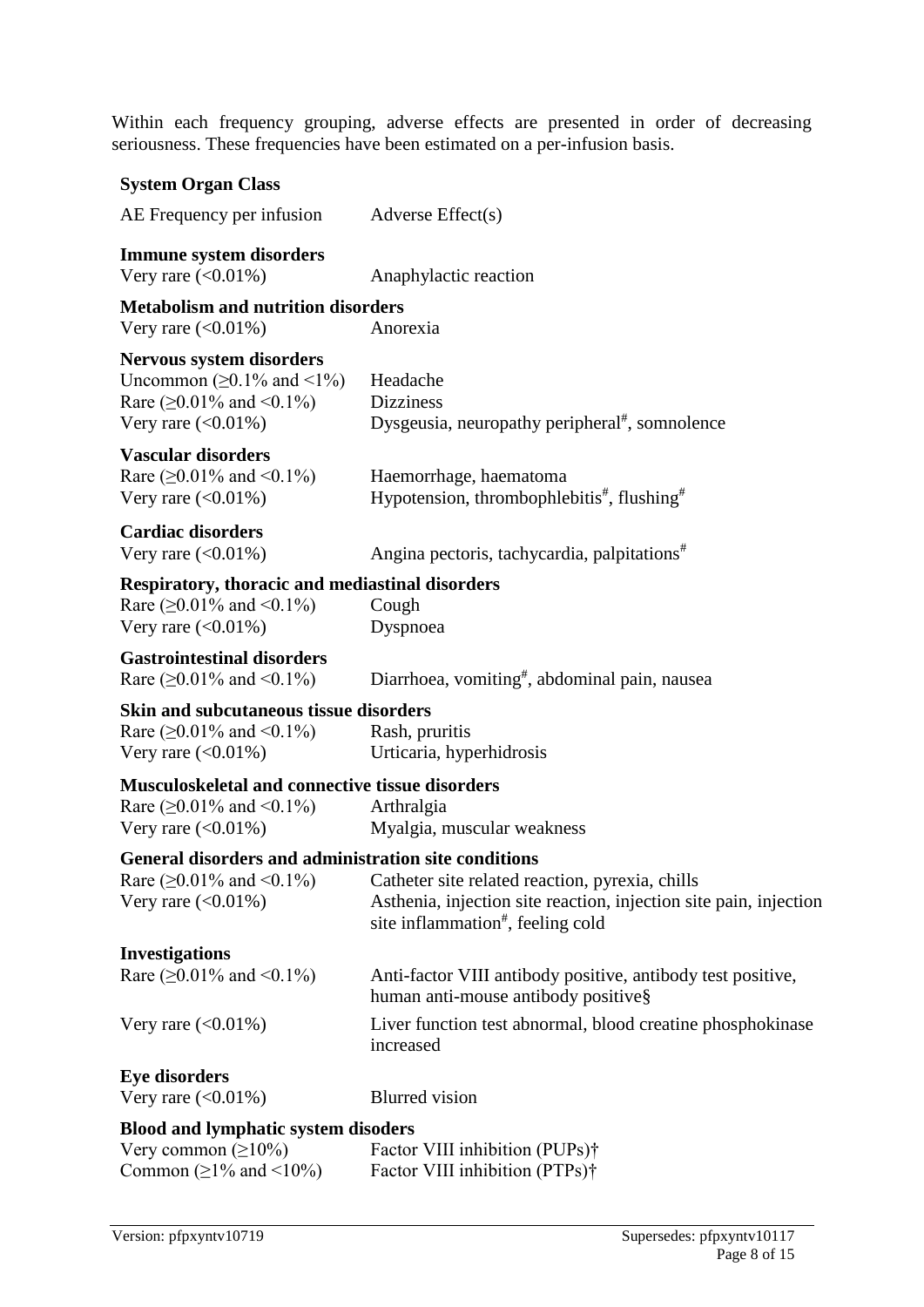Adverse reaction frequencies are calculated on an event per infusion basis. For surgical patients receiving continuous infusion (CI), any day CI was administered is considered as one infusion.

( # ) These adverse reactions were totalled from adverse events and haemophilia events across all studies regardless of relatedness to study drug. All other adverse reactions were totalled across all studies from study drug-related adverse events and haemophilia events ONLY.

(§) Adverse reaction reported for predecessor product ReFacto only.

(†) Frequency for the Adverse Reaction Factor VIII inhibition (PUPs and PTPs) is estimated from a "per patient denominator". See Factor VIII inhibitors section below.

Hypersensitivity or allergic reactions (which may include angioedema, burning and stinging at the infusion site, chills, flushing, hives, generalised urticaria, headache, tightness of the chest, tingling, vomiting, wheezing, hypotension, lethargy, nausea, restlessness, tachycardia) have been observed infrequently, and may in some cases progress to severe anaphylaxis (including shock) (see Section 4.4 Special warnings and precautions for use). Should evidence of an acute hypersensitivity reaction be observed, the infusion should be stopped promptly and appropriate counter measures and supportive therapy should be administered.

#### **Factor VIII inhibitors**

Patients with haemophilia A may develop neutralising antibodies (inhibitors) to factor VIII (See Section 4.4 Special warnings and precautions for use and Section 4.2 Dose and method of administration). If such inhibitors occur, the condition may manifest itself as an insufficient clinical response or an unexpectedly low yield of plasma factor VIII activity. In such cases, it is recommended that a specialised haemophilia centre be contacted.

In a pivotal Phase 3 study, where the incidence of factor VIII inhibitors was the primary safety endpoint, previously treated patients (PTPs) with haemophilia A received XYNTHA for routine prophylaxis and on-demand treatment. Of the 89 subjects who received ≥50 ED, two were reported with inhibitors. These results were consistent with the pre-specified value that no more than 2 patients with inhibitors may be observed in at least 81 subjects. In a Bayesian statistical analysis, results from this study were used to update PTP results from a prior supporting study of XYNTHA manufactured at a pilot facility, where one de novo and two recurrent inhibitor cases were observed in 110 subjects, and the experience with the predecessor product (ReFacto) manufactured by the previous process (1 inhibitor case in 113 subjects). This Bayesian analysis indicates that the population (true) inhibitor rate for XYNTHA, the estimate of the 95% upper limit of the true inhibitor rate, was 4.2%, vs a deemed acceptable limit of 4.4%.

In a pivotal phase 3 study for surgical prophylaxis in patients with haemophilia A, one low titre persistent inhibitor and one transient false-positive inhibitor were reported.

If any reaction takes place that is thought to be related to the administration of XYNTHA, the rate of infusion should be decreased or the infusion stopped, as dictated by the response of the patient.

There have been spontaneous post-marketing reports of high titre inhibitors developing in previously treated patients.

#### **Reporting suspected adverse effects**

Reporting suspected adverse reactions after registration of the medicinal product is important. It allows continued monitoring of the benefit-risk balance of the medicinal product. Healthcare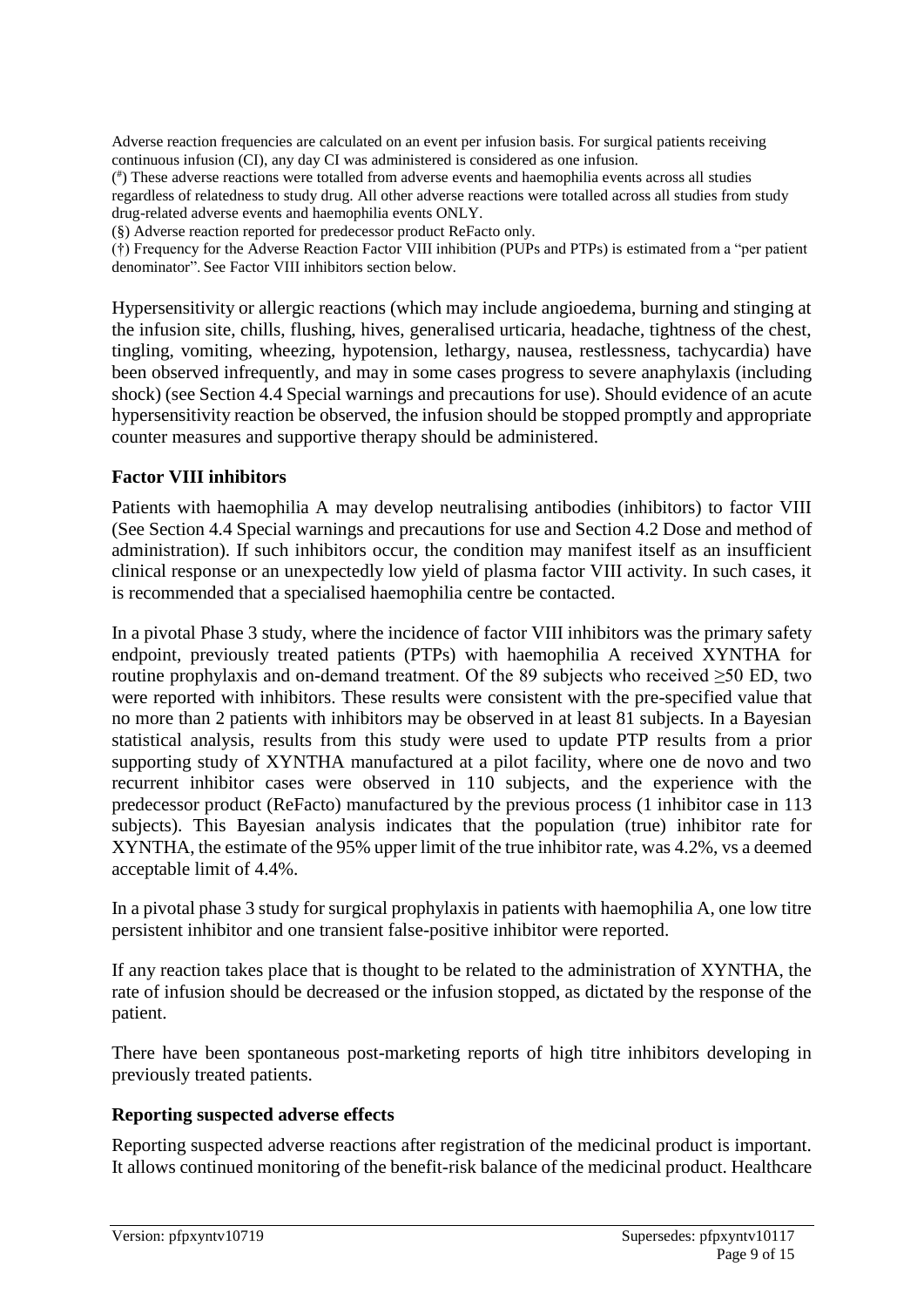professionals are asked to report any suspected adverse reactions at [www.tga.gov.au/reporting](http://www.tga.gov.au/reporting-problems)[problems.](http://www.tga.gov.au/reporting-problems)

# **4.9 Overdose**

No symptoms of overdose have been reported with recombinant coagulation factor VIII products.

For information on the management of overdose, contact the Poisons Information Centre on 13 11 26 (Australia).

# **5. PHARMACOLOGICAL PROPERTIES**

### **5.1 Pharmacodynamic properties**

#### **Mechanism of action**

XYNTHA is a recombinant DNA-based substance, which has functional characteristics comparable to those of endogenous factor VIII. Activated factor VIII acts as a cofactor for activated factor IX accelerating the conversion of factor X to activated factor X. Activated factor X converts prothrombin into thrombin. Thrombin then converts fibrinogen into fibrin and a clot is formed. Factor VIII activity is greatly reduced in patients with haemophilia A. Administration of XYNTHA increases plasma levels of factor VIII activity and can temporarily correct the coagulation defect in these patients.

### **Clinical trials**

In a pivotal phase 3 study, the efficacy of XYNTHA was evaluated in routine prophylaxis and on-demand treatment. Prophylaxis was to be initiated at a dose of 30 IU/kg given 3 times per week. The on-demand treatment dosing regimen was to be determined by the investigator. Ninety-four (94) PTPs with moderately severe or severe haemophilia A (FVIII: $C \le 2\%$ ) received at least 1 dose of XYNTHA and were included in the intent-to-treat (ITT) population. Eighty-nine (89) patients accrued at least 50 exposure days (EDs) to XYNTHA in the study.

Of the 94 patients in the ITT population, 30 patients with  $FVIII:C \leq 1\%$  also participated in the double-blind, randomised, crossover PK period of the study and were included in the perprotocol population for analyses of bioequivalence versus another rFVIII product, Advate®, and full pharmacokinetic characterisation. Both endpoints were surrogate markers for clinical efficacy. The results of these analyses show that XYNTHA is bioequivalent to Advate® (using the one stage assay to measure factor VIII levels) and the pharmacokinetic profile of XYNTHA remained stable after 6 months of repeated use.

Intent-to-treat analysis of clinical efficacy variables in the open-label safety and efficacy period yielded similarly positive outcomes. All 94 patients received XYNTHA for routine prophylaxis; the median dose administered was 30.2 IU/kg (range 6.8 to 76.9 IU/kg). Most patients (57/94; 60.6%) reported no spontaneous bleeding while on routine prophylaxis. The median annualised bleeding rate (ABR) for all bleeding episodes was 1.9 (mean 3.9, range 0 to 42.1), indicating effective prevention of bleeding in the study population. Fifty-three (53) of 94 patients received XYNTHA for on-demand treatment; the median dose administered was 30.6 IU/kg (range, 6.4 to 74.4 IU/kg). The majority of bleeding episodes (173/187; 92.5%) resolved with 1 or 2 infusions. This outcome was not restricted to any particular bleeding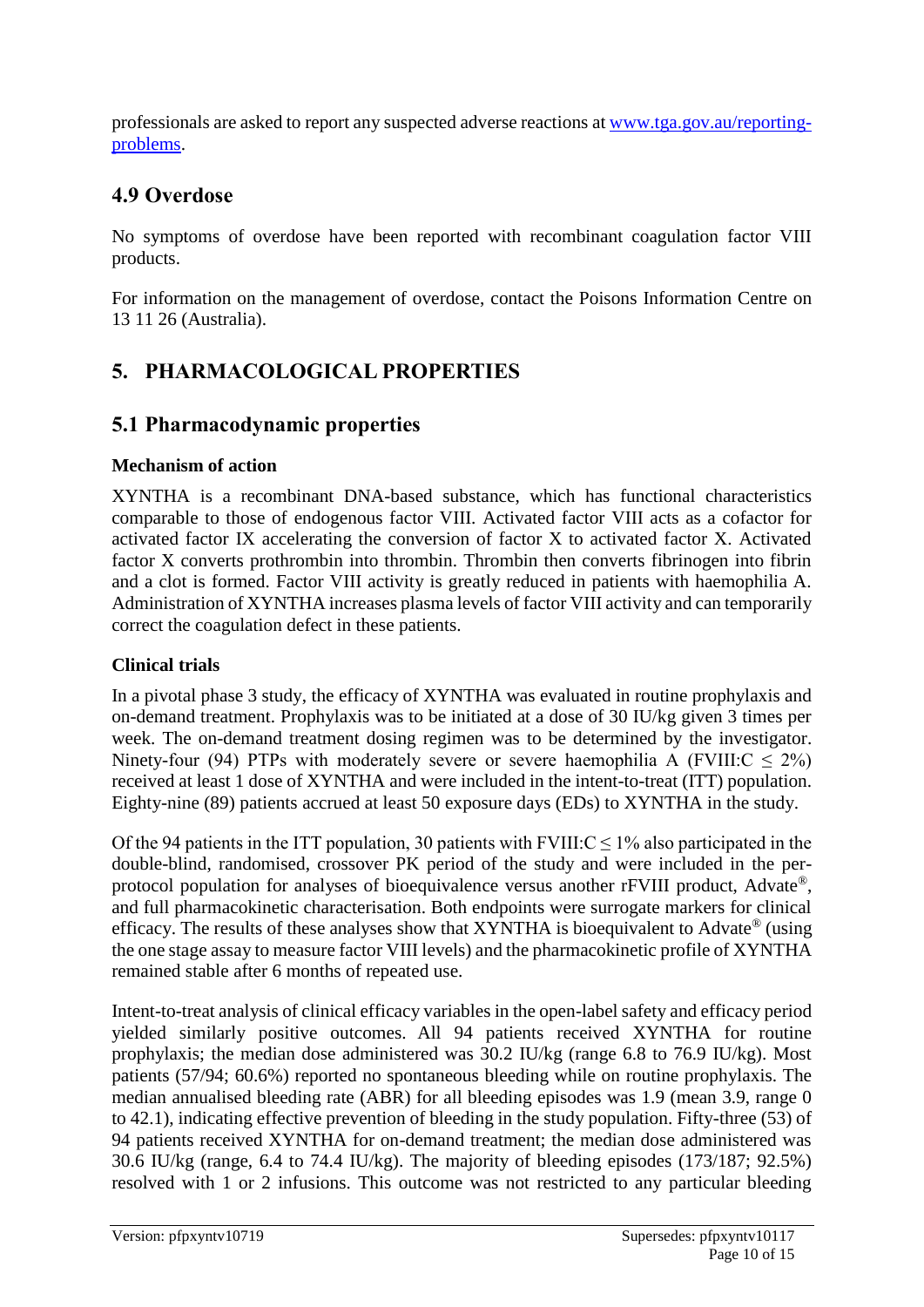location as similar efficacy was seen in bleeding occurring in joints, soft tissues/muscles, and other sites. A wide range of doses was used to initiate treatment of bleeding; however, the distribution of doses used to initiate treatment of bleeding was similar regardless of location of bleeding. Patients rated the majority of infusions used to initiate treatment of bleeding as either excellent or good (132 of 187; 70.6%). The incidence of less than expected therapeutic effect (LETE) occurred at a rate of 0.4% (25/6404 prophylactic infusions) when XYNTHA was administered for prophylaxis and 0.5% (1/187 episodes) when administered for on-demand treatment.

A pivotal phase 3 study for surgical prophylaxis in patients with haemophilia A included PTPs with severe or moderately severe (FVIII: $C \le 2\%$ ) haemophilia A undergoing major surgical procedures who received XYNTHA. Thirty (30) patients were treated with XYNTHA and comprised the ITT population; 29 patients underwent major surgery and completed the study. Thirty (30) subjects were assigned to receive XYNTHA by bolus injection (BI; 22 patients) or by continuous infusion (CI; 8 patients) at the physician's discretion to support surgical haemostasis followed by inpatient and outpatient postoperative care. One subject assigned to CI received XYNTHA for a pre-surgery pharmacokinetic assessment only and subsequently elected not to undergo surgery. The 22 patients treated by BI received a total of 942 infusions (ranging from 16 to 72 infusions per patient) for a cumulative total dose of 2,037,386 IU of XYNTHA over 682 cumulative total exposure days (EDs) (ranging from 15 to 40 EDs per patient). The 8 patients assigned to treatment by CI, including one patient who received only 1 dose for pK assessment, received a total dose of 529,977 IU of XYNTHA over 204 EDs (range =1 to 37 EDs per patient).

Of the 29 patients who underwent surgery, 25 were included in the efficacy evaluable population, with 20 treated by BI and 5 treated by CI. Major surgical procedures for the 25 efficacy evaluable subjects were 11 total knee replacements, 1 hip replacement, 5 synovectomies, 1 left ulnar nerve transposition release, 1 ventral hernia repair/scar revision, 1 knee arthroscopy, 1 revision and debridement of the knee after a total knee replacement, 1 hip arthroplasty revision, 1 stapes replacement, 1 ankle arthrodesis, and 1 pseudotumor excision. For the 25 surgical subjects, investigator's ratings of the efficacy at the end of surgery and at the end of the initial postoperative period were excellent or good for all assessments, intraoperative blood loss was reported as normal or absent for all procedures. Thirteen of the 25 evaluable patients had blood loss in the postoperative period, and in 10 cases the postoperative blood loss was rated normal. In 3 cases the postoperative blood loss was rated abnormal: 1 due to haemorrhage following surgical trauma to the epigastric artery, 1 due to an 800 mL blood loss after hip replacement surgery, and 1 after an elbow synovectomy where the blood loss could not be measured by the investigator.

### **5.2 Pharmacokinetic properties**

In a pivotal cross-over clinical study, the pharmacokinetics of XYNTHA was compared to another recombinant factor VIII product (rFVIII, Advate®\*) in 30 previously treated patients (≥ 12 years) following a single infusion of 50 IU/kg. The 90% confidence intervals for the mean  $AUC_{0-\infty}$  ratio of XYNTHA to Advate<sup>®</sup> was shown to be within the bioequivalence range of 80-125% using the one stage assay to measure factor VIII levels.

In a 6-month follow-up assessment in 25 patients, the pharmacokinetic profile of XYNTHA was comparable between baseline and month 6 (see Table 1). The 90% confidence intervals for the 6 month-to-baseline ratios of mean K-value and  $AUC_{0-\infty}$  were both within the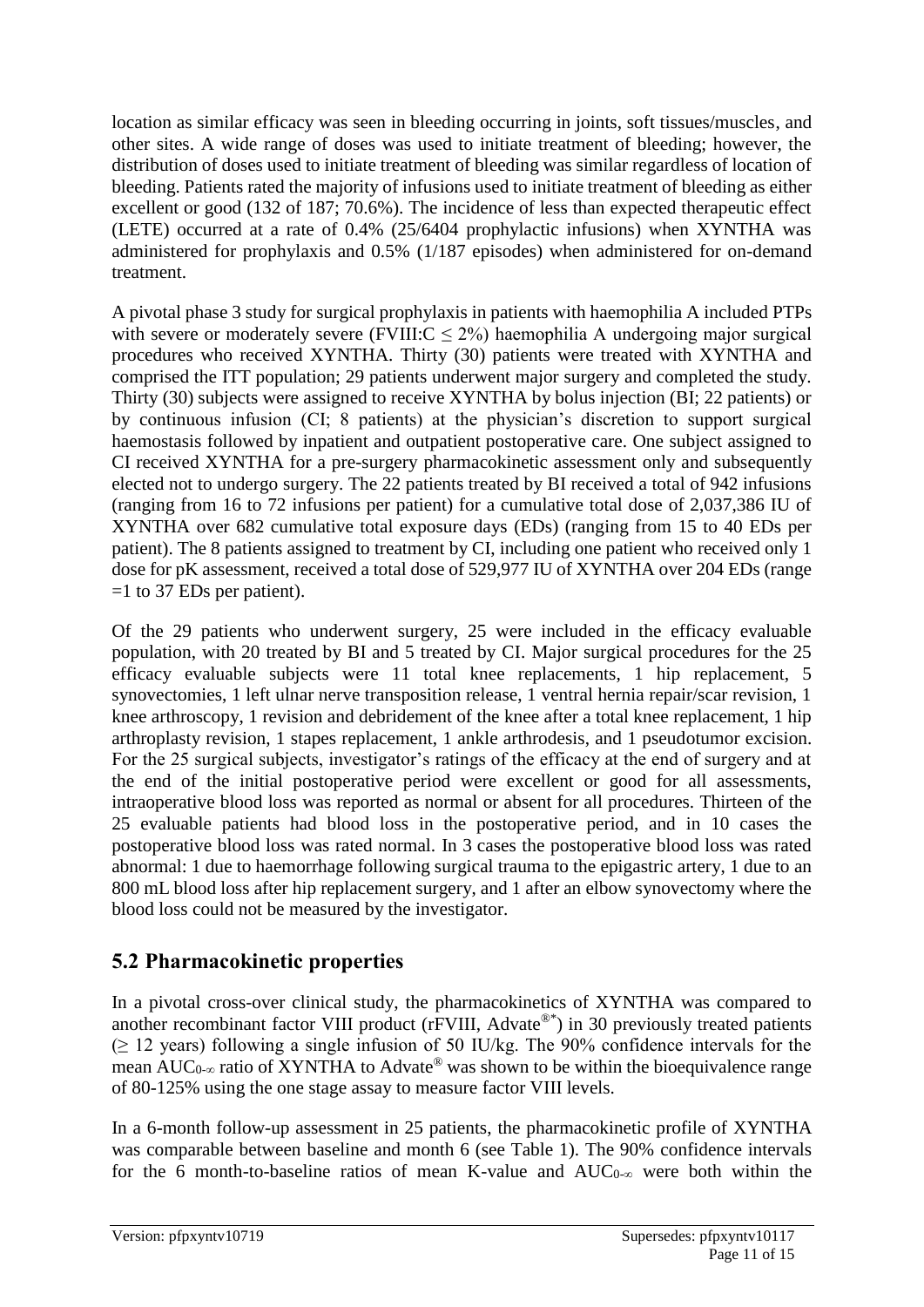equivalence range of 80-125%, suggesting negligible time dependent changes in the pharmacokinetic properties of XYNTHA.

| Table 1: Pharmacokinetic Parameter Estimates for XYNTHA at Baseline and Month 6 in Previously Treated |                 |                  |                        |                 |                 |                       |                 |  |
|-------------------------------------------------------------------------------------------------------|-----------------|------------------|------------------------|-----------------|-----------------|-----------------------|-----------------|--|
| Patients with Haemophilia A.                                                                          |                 |                  |                        |                 |                 |                       |                 |  |
| Visit                                                                                                 | $C_{\rm max}$   | $AUC_{0-\infty}$ | $T\frac{1}{2}$         | CL              | <b>Vss</b>      | <b>K-value</b>        | <b>Recovery</b> |  |
|                                                                                                       | (IU/mL)         | (IU·hr/mL)       | (hr)                   | (mL/hr/kg)      | (mL/kg)         | (IU/dL <sub>p</sub> ) | (% )            |  |
|                                                                                                       |                 |                  |                        |                 |                 | IU/kg)                |                 |  |
| <b>Baseline</b>                                                                                       |                 |                  |                        |                 |                 |                       |                 |  |
| Mean $\pm$ SD                                                                                         | $1.12 \pm 0.19$ | $14.2 \pm 5.5$   | $11.8 \pm 5.1$         | $4.21 \pm 2.08$ | $65.1 \pm 35.1$ | $2.23 \pm 0.39$       | $105 \pm 19$    |  |
| (Min, Max)                                                                                            | (0.59, 1.41)    | (4.7, 25.0)      | (6.4; 33.9)            | (2.0; 10.6)     | (34.8; 195.1)   | (1.19, 2.83)          | (53.4, 132)     |  |
| Month 6                                                                                               |                 |                  |                        |                 |                 |                       |                 |  |
| Mean $\pm$ SD                                                                                         | $1.24 \pm 0.42$ | $15.0 \pm 7.5$   | $11.8 \pm 6.2^{\circ}$ | $4.04 \pm 1.87$ | $67.4 + 32.6$   | $2.47 \pm 0.84$       | $116 \pm 40$    |  |
| (Min, Max)                                                                                            | (0.65, 2.60)    | (5.3, 42.0)      | (5.8; 75.7)            | (1.19; 9.45)    | (18.5; 168.8)   | (1.29, 5.20)          | (59.3, 256)     |  |

Abbreviations:  $AUC_{0\infty}$  = area under the plasma concentration-time curve from time zero to infinity;

 $C_{\text{max}}$  = peak concentration; CL= clearance; Vss=Steady date volume of distribution; K-value = incremental recovery; SD = standard deviation; <sup>a</sup>One subject was excluded from the calculation due to lack of a well-defined terminal phase.

In a pivotal phase 3 study for surgical prophylaxis, XYNTHA pharmacokinetics were evaluated during the perioperative management of patients with haemophilia A who were undergoing major surgery. At the baseline visit, all patients received a single dose of XYNTHA of approximately 50 IU/kg. Plasma samples were analyzed for FVIII activity using a validated one-stage (OS) clotting method. Recovery data are available for a total of 30 patients; the mean  $(\pm$  standard deviation [SD]) K-value was 2.11 ( $\pm$  0.43) IU/dL per IU/kg, and the mean ( $\pm$ SD) *in vivo* recovery value was  $101.0\%$  ( $\pm$  20%).

In previously untreated patients (PUPs), pharmacokinetic parameters of XYNTHA manufactured by a previous process were evaluated using the chromogenic assay. These patients (n=59; median age  $10 \pm 8.3$  months) had a mean incremental recovery at Week 0 of  $1.5 \pm 0.6$  IU/dL per IU/kg (range 0.2 to 2.8 IU/dL per IU/kg) which was lower than that obtained in PTPs at Week 0 with a mean K-value of  $2.4 \pm 0.4$  IU/dL per IU/kg (range 1.1 to 3.8 IU/dL per IU/kg). In the PUPs, the mean incremental recovery was stable over time (5 visits during a 2 year period) and ranged from 1.5 to 1.8 IU/dL per IU/kg. Population pharmacokinetic modeling using data from 44 PUPs led to a mean estimated half-life of 8.0  $\pm$ 2.2 hours.

### **5.3 Preclinical safety data**

#### **Genotoxicity**

ReFacto, manufactured by the process previous to XYNTHA, showed no genotoxic properties in a mouse micronucleus assay. No other genotoxicity studies have been conducted.

#### **Carcinogenicity**

No carcinogenicity studies have been conducted.

# **6. PHARMACEUTICAL PARTICULARS**

### **6.1 List of excipients**

Sodium chloride, sucrose, L-histidine, calcium chloride dihydrate, and polysorbate 80.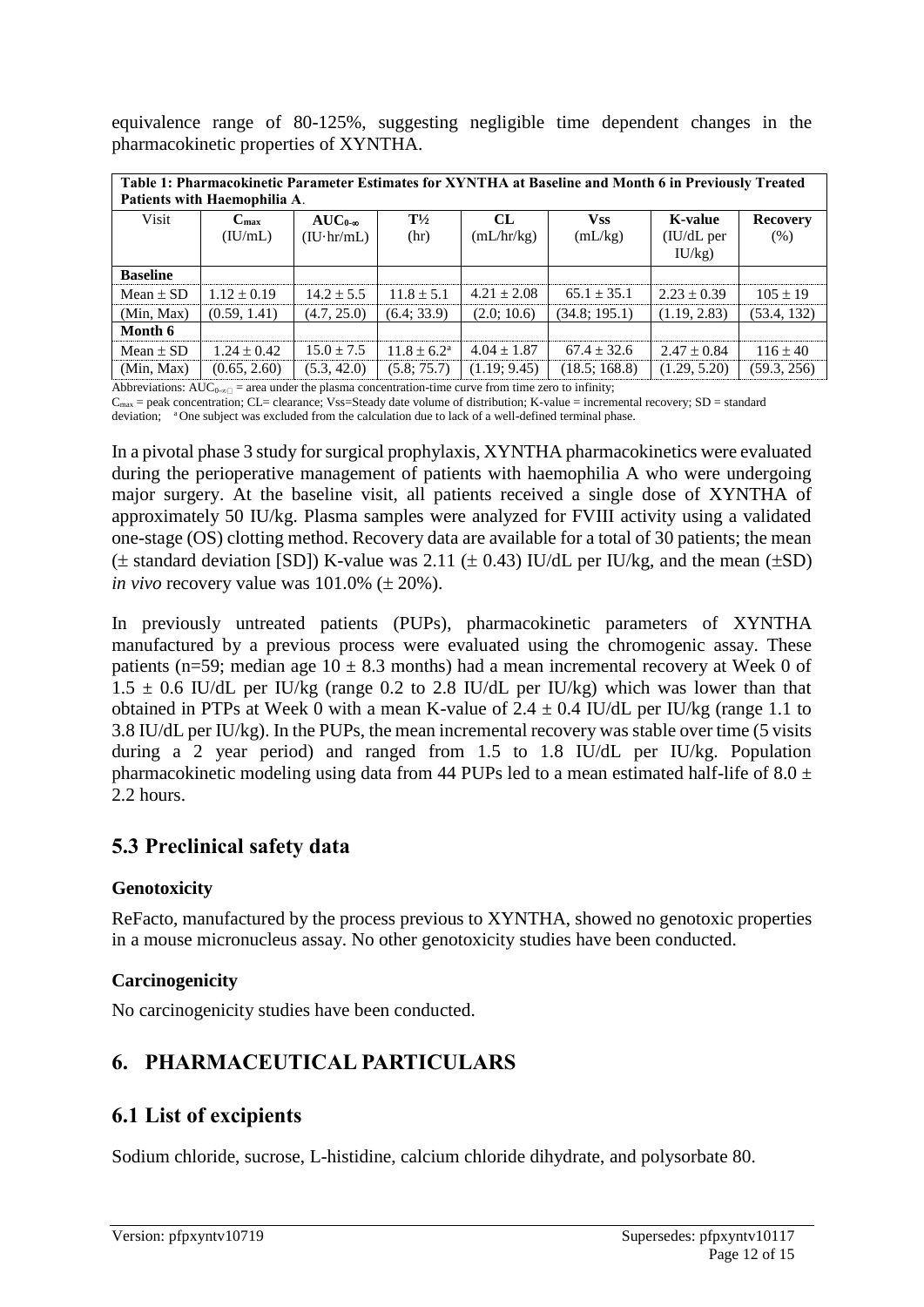### **6.2 Incompatibilities**

Because the use of XYNTHA by continuous infusion has not been evaluated, XYNTHA should not be mixed with infusion solutions. In the absence of incompatibility studies, reconstituted XYNTHA should not be administered in the same tubing or container with other medicinal products. Treatment failure can occur as a consequence of human coagulation factor VIII adsorption to the internal surfaces of some infusion equipment. Infusion kit components supplied in the carton are compatible with XYNTHA for administration.

# **6.3 Shelf life**

In Australia, information on the shelf life can be found on the public summary of the Australian Register of Therapeutic Goods (ARTG). The expiry date can be found on the packaging.

### **6.4 Special precautions for storage**

Store and transport refrigerated at 2°C to 8°C. Do not freeze, in order to prevent damage to the vial/prefilled dual chamber syringe.

XYNTHA does not contain a preservative. To reduce the possibility of microbiological hazard from environmental contamination, the reconstituted solution should be used as soon as possible after reconstitution. If storage after reconstitution is necessary, hold at 2°C to 8°C and use within 3 hours.

XYNTHA may be removed from refrigerated storage and stored at room temperature (below 25°C) for one single period of maximum 3 months. After room temperature storage, XYNTHA may be returned to refrigerated storage until the expiration date. Do not store XYNTHA at room temperature and return it to refrigerated storage more than once.

During storage, avoid prolonged exposure of XYNTHA to light. Do not use XYNTHA after the expiry date on the label.

### **6.5 Nature and contents of container**

XYNTHA lyophilised powder for reconstitution is supplied in strengths of 250 IU, 500 IU, 1000 IU and 2000 IU in a glass vial, with a butyl rubber stopper and flip off seal. The glass pre-filled diluent syringe containing 4 mL sodium chloride solution (9 mg/mL) has a butyl rubber plunger stopper and butyl rubber tip-cap.

The administration set provided with each vial of XYNTHA comprises: 1 vial adapter, 2 alcohol swabs, 1 sterile infusion set, sticking plaster and gauze.

XYNTHA is also supplied in a prefilled dual chamber syringe containing 250 IU, 500 IU, 1000 IU, 2000 IU or 3000 IU of XYNTHA lyophilised powder for reconstitution in one chamber and 4 mL sodium chloride solution (9 mg/mL) in the second chamber.

Each prefilled dual chamber syringe is supplied with a vented cap that is attached to the tip of the syringe prior to reconstitution, a plunger rod, 2 alcohol swabs, a sterile infusion set, sticking plaster and gauze.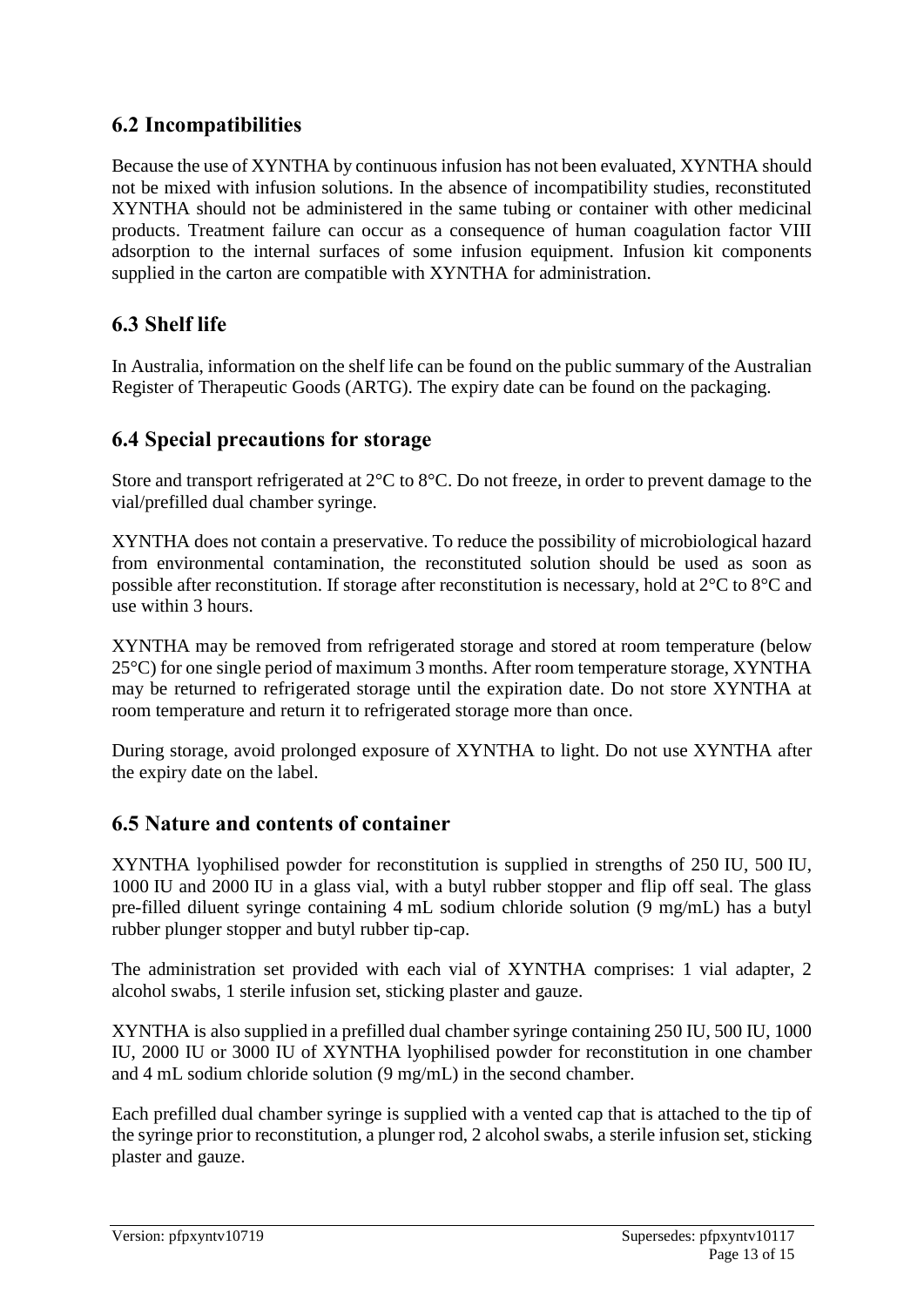Not all presentations may be marketed.

### **6.6 Special precautions for disposal**

In Australia, any unused medicine or waste material should be disposed of in accordance with local requirements.

### **6.7 Physicochemical properties**

XYNTHA contains moroctocog alfa (rch) (cho), also known as recombinant coagulation factor VIII. Moroctocog alfa rch is a purified protein produced by recombinant DNA technology for use in therapy of factor VIII deficiency (haemophilia A or classic haemophilia). XYNTHA is a purified glycoprotein with an approximate molecular mass of 170 kDa, consisting of 1438 amino acids, which does not contain the non-functional B-domain. The amino acid sequence of moroctocog alfa is comparable to the 90 + 80 kDa form of factor VIII. (The post-translational modifications and *in vitro* functional characteristics of moroctocog alfa are comparable to those of endogenous factor VIII).

Morocotocog alfa is secreted by a genetically engineered Chinese hamster ovary (CHO) cell line. The CHO cell line has been extensively studied and found to be free of detectable viruses. The cell line is grown in a chemically defined cell culture medium that does not contain any materials derived from human or animal sources. The purification process has been refined to affinity purify moroctocog alfa using a column chromatography method that employs chemically synthesised affinity ligand, replacing the murine monoclonal antibody Sepharose resin and eliminating a potential risk of viral contamination associated with murine monoclonal antibody and its manufacture.

Because XYNTHA is not purified from human blood and is manufactured from a wellcharacterised cell line in the absence of human- or animal-derived materials, it minimises the risk of transmission of human blood-borne pathogens, such as human immunodeficiency virus (HIV), hepatitis viruses and parvovirus. The viral safety profile is further enhanced by the inclusion of a solvent-detergent viral inactivation step and a virus-retaining nanofiltration step during purification.

The protein is purified by a chromatography purification process that yields a high-purity, active product. The potency expressed in International Units (IU) is determined using the chromogenic assay of the European Pharmacopoeia. The Wyeth manufacturing reference standard for potency has been calibrated against the World Health Organisation (WHO) International Standard for factor VIII activity using the one-stage clotting assay. The specific activity of XYNTHA is 5500 to 9900 IU per mg protein.

### **7. MEDICINE SCHEDULE (POISONS STANDARD)**

Not scheduled.

### **8. SPONSOR**

Pfizer Australia Pty Ltd